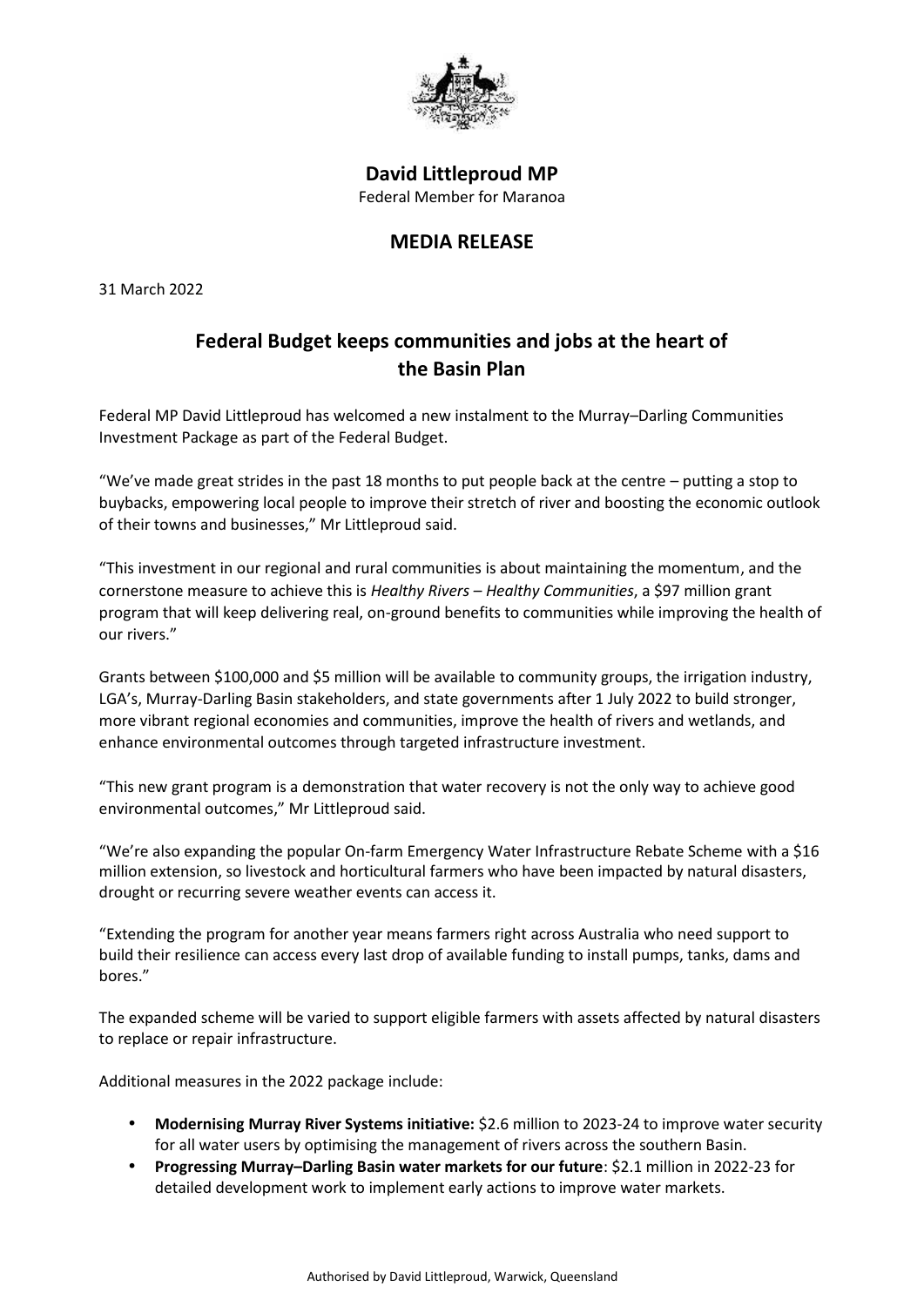- **Building community confidence in water compliance**: putting boots on the ground to strengthen community links with the Inspector General of Water Compliance.
- **Reducing infrastructure network system losses within the Murray Irrigation system** measure of \$35.1 million to 2023-24, which will improve existing water delivery infrastructure across the Murray Irrigation network.

"These measures provide the boost Basin communities need to generate jobs, economic activity and improve the health of rivers and wetlands while maintaining our commitment to implementing the Basin Plan," Mr Littleproud said.

"Hundreds of projects have rolled out across the Basin under the Economic Development Program and Healthy Rivers Programs to the benefit of those who live and rely on the Basin every day.

"It's this sort of practical, on-ground package that makes a real difference for the thousands of Maranoa locals who have had to deal with the devastating challenges of drought, Covid-19, fires and now floods.

"I look forward to rolling up my sleeves and hitting the road from town to town, supporting Maranoa's community members to access these initiatives so together we can deliver the best possible outcomes for our region."

## **ENDS**

**Media contact:**

Office of David Littleproud - 07 4661 2494

## **MEDIA NOTES:**

What are the measures?

- **2022 Murray–Darling Communities Investment Package:**
	- o **Healthy Rivers – Healthy Communities:** \$97 million to 2023-24 for grants to community groups, the irrigation industry, Basin stakeholders, and state governments to improve local river health, enhance environmental outcomes, and strengthen and diversify regional economies and Basin communities.
	- o **Modernising Murray River Systems initiative:** \$2.6 million to 2023-24 to improve water security for all water users by optimising the management of rivers across the southern Basin.
	- o **Progressing Murray–Darling Basin water markets for our future**: \$2.1 million in 2022- 23 for detailed development work to implement early actions to improve water markets.
	- o **Building community confidence in water compliance**: initiatives to enable the Inspector General of Water Compliance to fulfil his legislative functions, including an on-ground field operations team.
- **On-farm Emergency Water Infrastructure Rebate Scheme extension:** \$16 million in 2022-23 to allow eligible farmers to claim a rebate towards water resilient infrastructure following natural disasters and severe weather events, not just drought.

**MYEFO measures:**